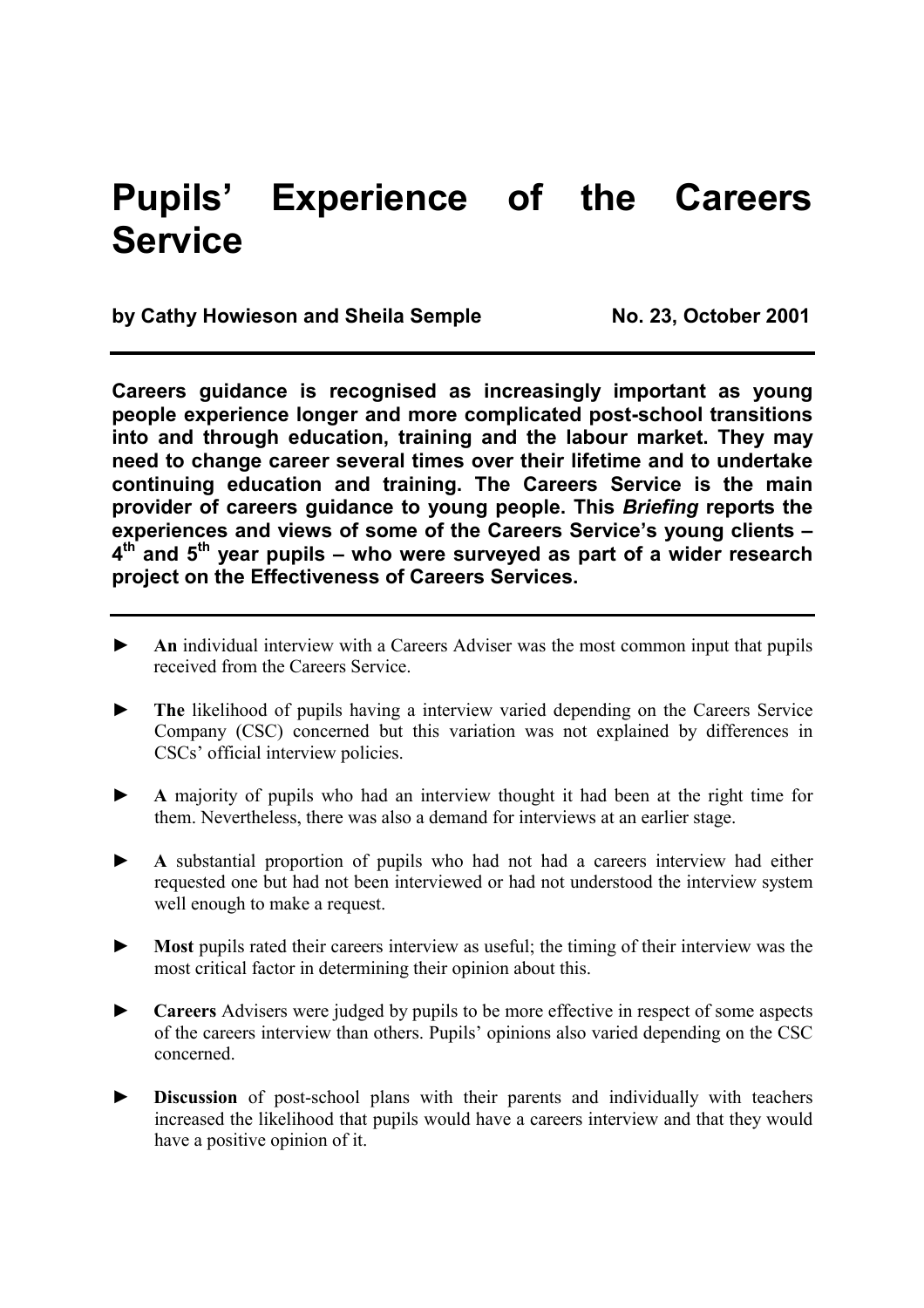#### **Introduction**

From the early 1970s until the mid 1990s, each local authority was responsible for its own Careers Service. The management of the Careers Service was changed in 1995 when Careers Services moved out of local authority control. Since 1995 there have been 17 Careers Service Companies in Scotland, the majority operating as companies limited by guarantee with charitable status.

 This position will change in April 2002 with the creation of a national Careers Service 'Careers Scotland'. Careers Scotland has a wide remit that covers the provision of all-age careers guidance and which encompasses a variety of functions previously carried out by other organisations than the Careers Service. As Careers Scotland considers how to meet its new areas of responsibility, it also needs to reflect on how its service to one of its long-standing core client groups – young people in school – might be developed and enhanced. This *Briefing* focuses on  $4<sup>th</sup>$  and  $5<sup>th</sup>$  year pupils' experiences and opinion of the Careers Service and the implications for Careers Scotland.

## **The data**

The data reported in this *Briefing* come from the survey of a 50% sample of  $4<sup>th</sup>$ ,  $5<sup>th</sup>$  and  $6<sup>th</sup>$  year pupils in 10 case study schools in five Careers Service Companies (CSCs). The overall response rate was  $52\%$  but responses from  $6<sup>th</sup>$  year pupils were particularly low in some schools and their results are not reported.

#### **Client contact systems**

CSCs in Scotland do not take a uniform approach to contact with pupils in schools. In the first stage of the research with all 17 CSCs in Scotland, we found that CSCs generally talked in terms of three types of contact systems: 'blanket', 'selective' and 'self-referral/open access'. We found, however, that definitions of these systems varied across and within CSCs and that there were also discrepancies between stated policies on contact systems and what happened in practice.

# **Pupils' contact with the Careers Service**

#### *Contact before*  $4<sup>th</sup>$  year

The main Careers Service (CS) client group in school has generally been pupils in  $4<sup>th</sup>$  year and above but Careers Services have often had inputs before then, especially in second year. The research found that just over half of  $4<sup>th</sup>$ years had come into contact with the Careers Service in earlier years, most commonly though a class or group session. The chances that a young person would have encountered the Careers Service before  $4<sup>th</sup>$  year not only varied across Careers Service Companies but also between schools in the same CSC. This suggests that early contact with the Careers Service is not only a matter of CSC policy about work before S4 but also depends on the wishes and circumstances of individual schools.

# *Contact in 4<sup>th</sup> and 5<sup>th</sup> years*

The large majority of  $4<sup>th</sup>$  and  $5<sup>th</sup>$  year pupils had some sort of contact with the Careers Service at some point in their school career. Whether or not they did so varied across CSCs and in some cases, within schools in the same CSC. By far the main way that pupils encountered the CS was by having an interview on an individual basis with a Careers Adviser. For  $4<sup>th</sup>$  years, having an introductory talk was also a common experience.

## *Having an interview with the Careers Adviser*

Overall, around three-fifths of S4 and S5 had an interview(s) with a Careers Adviser but pupils in certain CSCs were more likely to have an interview compared with pupils in other CSCs. This variation is not explained by differences in the CSCs' policies on interviewing, for example, whether the CSC had a policy that pupils should themselves request an interview (a self-referral system) or a policy where the Careers Adviser assesses who should be interviewed (a selective system). In addition to the CSC that pupils were in and the school they attended, a number of other factors each had an effect on their chances of having an interview.

 Factors which increased pupils' chances of an interview included being a high attainer and if pupils had discussed their plans on their own with guidance and/or other teachers.  $4<sup>th</sup>$  year pupils who were serious truants were less likely to have been interviewed (and were less likely to have had any contact with the Careers Service). Having no ideas about their post-school plans decreased the chances that pupils would have an interview compared with those who had some ideas or a definite plan. The fact that pupils who had not developed any post-school plans did not have an interview suggests a lack of understanding by pupils of the purposes of a careers interview.

# *The timing of interviews*

A majority of  $4<sup>th</sup>$  and  $5<sup>th</sup>$  year pupils who had an interview with a Careers Adviser thought it had been at the right time for them (S4: 60%; S5: 75%). There was no difference across the CSCs in this respect although this might have been expected since the Companies varied in their interview policy and practices. Pupils in a CSC with a policy of self-referral (where they ask for an interview at a time when they perceive a need) were no more likely to think that their interview had been at the right time than those in Companies with a selective or blanket policy.

 Despite the high levels of satisfaction with the timing of interviews, there was still a demand for earlier timing of interviews in  $4<sup>th</sup>$  and  $5<sup>th</sup>$  year and for interviews before  $4<sup>th</sup>$ year. Around a third of  $4<sup>th</sup>$  year pupils who had an interview responded that they had known what to expect from it.

#### *Reasons for not having an interview*

Some pupils responded that they had not wanted an interview but over half of  $4<sup>th</sup>$  year pupils who had not been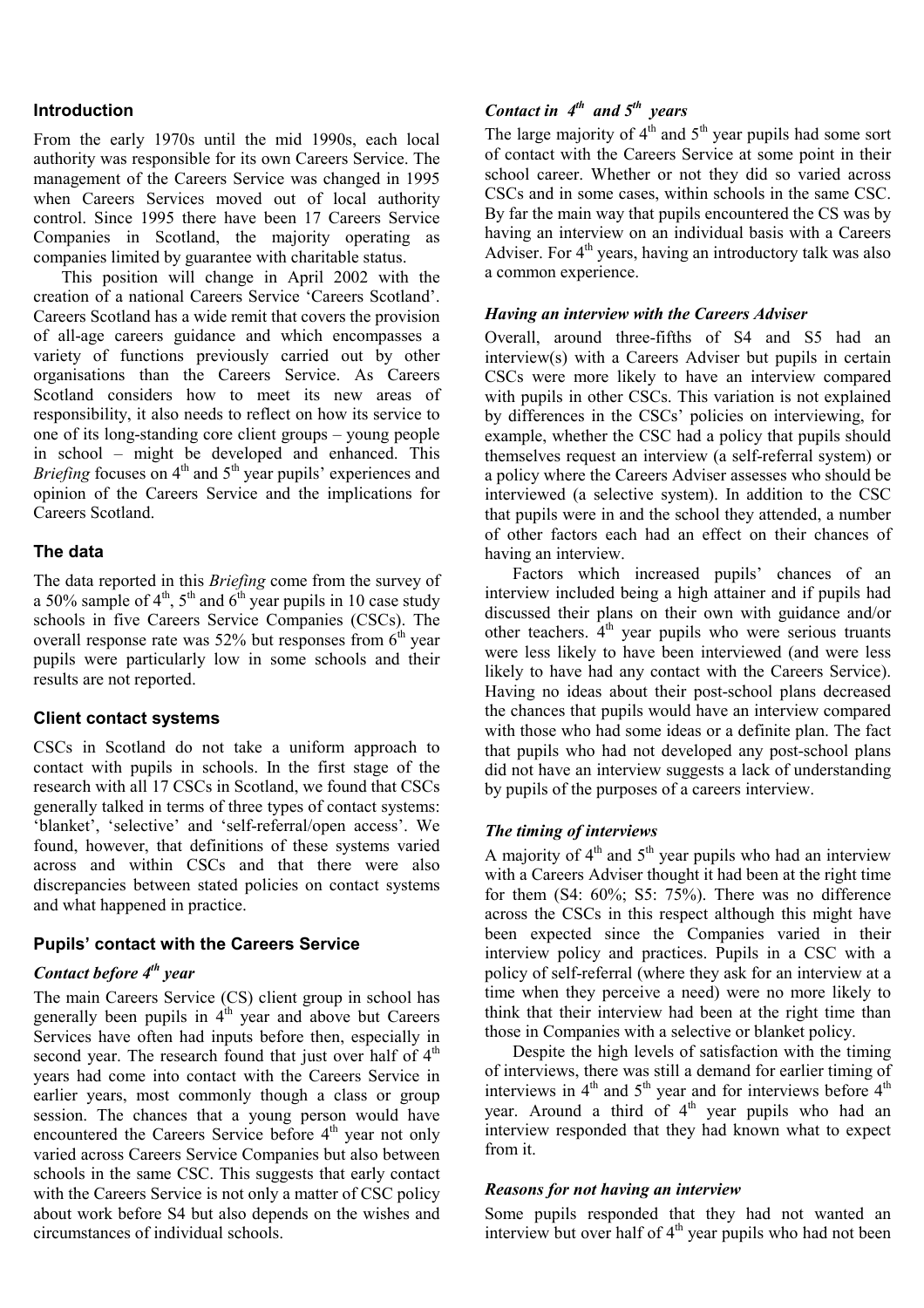interviewed gave negative reasons for this: either they had requested one but not been interviewed, or they had not understood enough about the interview system to make a request. This was also the case for around two fifths of  $5<sup>th</sup>$ year pupils. In two CSCs, the problem seemed to be more that pupils had not had an interview after requesting one but in the other three CSCs, the issue was more one of pupils not understanding the interview system.

#### **Pupils' opinion of their careers interview**

A majority of pupils rated their interview as useful:  $5<sup>th</sup>$ years were slightly less positive than  $4<sup>th</sup>$  years (Table 1). Among 4<sup>th</sup> years there was some variation in opinion depending on the CSC. The most critical factor in whether pupils rated their careers interview as useful was whether it had happened at the right time for them. A number of other factors also had a positive effect, for example, if they had discussed their plans with their parents; discussed them with teachers on an individual basis; if they had a positive opinion of their careers education classes; and if their careers education classes had happened on a regular basis throughout the school year.

#### **Table 1:** Was your careers interview useful?

|             | Very<br>% | Quite a lot<br>% | A little<br>% | Not at all<br>% |
|-------------|-----------|------------------|---------------|-----------------|
| $4th$ years | 30        | 37               | 25            | 8               |
| $5th$ years | 20        | 40               | 31            | 9               |

 Pupils were confident about the impartiality of the Careers Adviser: that s/he gave honest information and advice (Table 2). Most thought that the Careers Adviser had explained their post-school options and a majority felt that the Careers Adviser had helped to think about careers they had not considered before. Overall, therefore, pupils judged their careers interview as effective in providing them with a good overview of their future possibilities. Most felt that the Careers Adviser had let them make up their own mind and around half said that the Careers Adviser had accepted their ideas without question. In interpreting this last finding, it should be remembered that while Careers Advisers should let pupils make their own decisions and not 'put them off' any of their ideas, they do also need to ensure that pupils have reflected properly on them. A substantial minority of pupils did not think the Careers Adviser had helped them to relate their career ideas to their personal characteristics. There were differences across the Careers Service Companies in pupils' views about the Careers Adviser and what had happened in their interview and how their interview had been conducted.

 Careers information is an important part of the interview for some pupils. Those planning to go on to further or higher education were more likely to think they had received relevant information than those intending to enter the labour market. Potential labour market entrants were more likely to get information on FE than they were to get information on jobs and training places.

**Table 2:** Pupils' opinion of their careers guidance interview

| % responding 'very much' or 'quite a lot'                                             | S4 | S5 |
|---------------------------------------------------------------------------------------|----|----|
| Do you think the Careers Adviser                                                      |    |    |
| encouraged you to talk about self                                                     | 53 | 56 |
| let you make up own mind<br>$\cdots$                                                  | 71 | 67 |
| gave you honest information and advice                                                | 85 | 83 |
| % responding 'yes'                                                                    | S4 | S5 |
| Do you think the Careers Adviser                                                      |    |    |
| explained options available to you after<br>school                                    | 83 | 79 |
| made you think about careers you hadn't<br>considered                                 | 65 | 62 |
| accepted your career ideas without question                                           | 45 | 49 |
| helped you decide on a plan for the future                                            | 47 | 46 |
| helped you think about your strengths and<br>$\ddotsc$<br>weaknesses and career ideas | 58 | 57 |

#### **Implications**

 $\overline{a}$ 

*Variation in pupils' contact with the CS.* The research found considerable variation in the likelihood of  $4<sup>th</sup>$  and  $5<sup>th</sup>$ year pupils having any contact with the Careers Service and also having an interview with a Careers Adviser. The latter was not explained by CSCs' policies on interviewing. The critical question is whether this variation was in response to differences in pupil needs or for other reasons. The level of variation which the research found (for example, in  $4<sup>th</sup>$  years' chances of an interview), suggests that differences in pupil needs is not the only explanation. The research with CSC staff and teachers suggests that other factors are likely to contribute, for example, how well the school-CS link was operating in different schools; pupils' awareness of the CS and their understanding of how the interviewing system operated; and how effectively individual Careers Advisers and teachers were operating in their respective roles. A task for Careers Scotland is to address this issue of variation in pupils' chances of contact with the Careers Service.

 *Variation in effectiveness.* Careers Advisers were judged by pupils to be more effective in respect of some aspects of the careers interview than others. This points to the need for greater attention to the monitoring of Careers Advisers' careers guidance practice in interviews (and elsewhere) and to appropriate staff development. Pupils' opinion of the interview process and its effectiveness varied across Careers Service Companies which raises a question about pupils' entitlement to a common minimum standard. To what extent are pupils in some areas less well served by the Careers Service (and by their schools) than those in other places? A common standard is something that Careers Scotland is committed to addressing.

 *The management of interviews.* There was a demand for interviews to be conducted earlier in  $4<sup>th</sup>$  and  $5<sup>th</sup>$  years and also before  $4<sup>th</sup>$  year. What scope does the CS have to